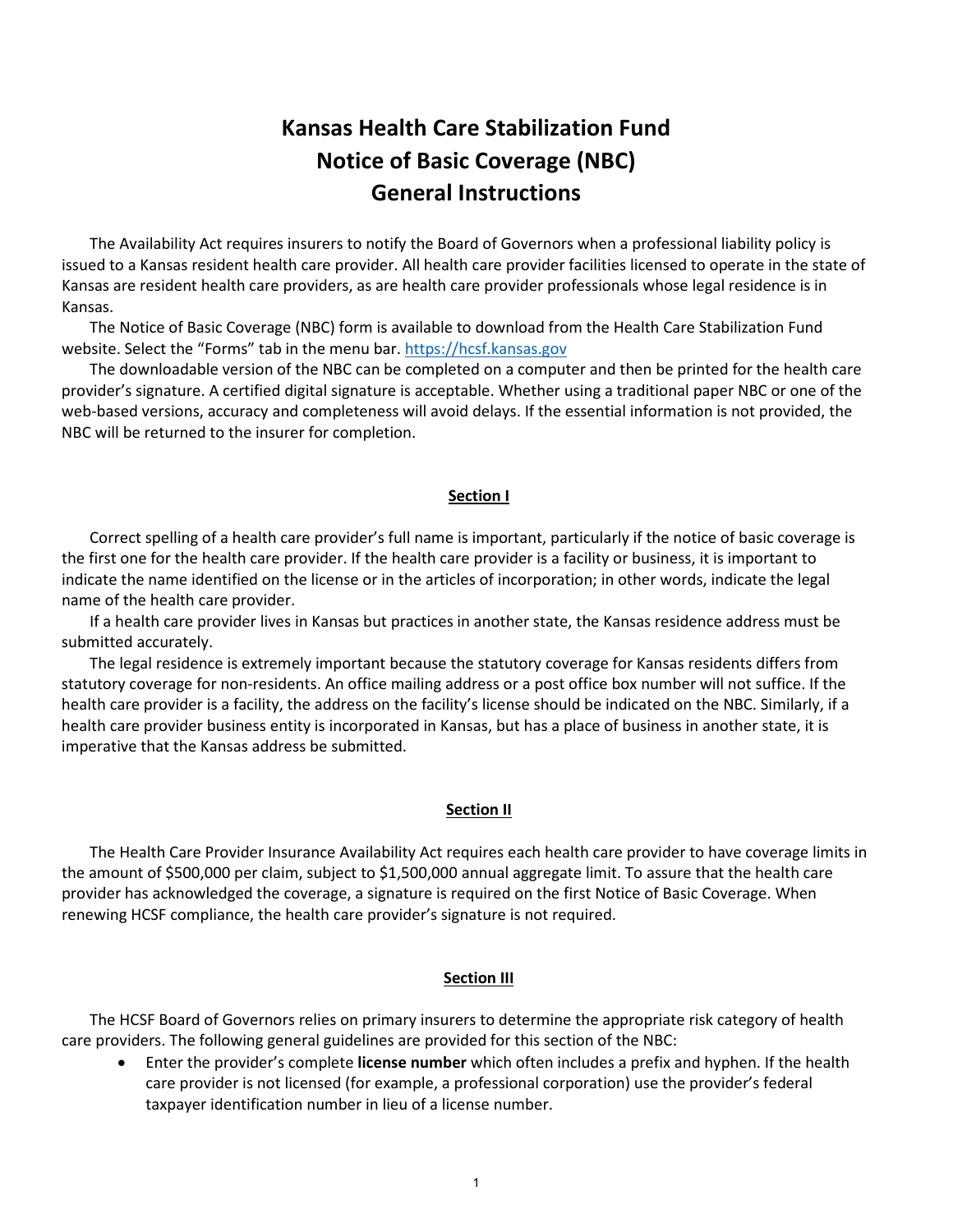- Enter the provider's basic insurance coverage **premium amount**. Normally this amount will be the annual premium determined in accordance with rates and rating factors approved by the Kansas Insurance Department, absent any credits or discounts for policy deductibles. If the policy is for less than 365 days or is a part-time policy, this amount should be the actual premium rather than the annual premium.
- Enter the applicable HCSF **Class Group Number** and annual **HCSF Premium Surcharge amount** in the respective boxes. The **minimum** surcharge is **\$200.00.** Classification Groups and the Surcharge Payment Table can be found at [Surcharge Information | Kansas Health Care Stabilization Fund](https://hcsf.kansas.gov/surcharge-information/?preview_id=224&preview_nonce=9364762c2a&_thumbnail_id=-1&preview=true) and on page 4.
	- o For providers in HCSF Class Groups 1 through 14, this amount is reflected on the surcharge table. For HCSF Class Group Numbers 15 through 24, the surcharge is a percentage of the provider's basic coverage premium amount. The percentage should be indicated in the HCSF surcharge percentage box and be used to calculate the HCSF surcharge payment, to be indicated in the box immediately to the right of the percentage box.
	- o Residents in training are self-insured by the state of Kansas under a unique statutory arrangement. On the other hand, some residents purchase a separate insurance policy to cover their liability exposure resulting from employment in an extracurricular position during residency training ("moonlighting"). If the moonlighting resident was insured under an occurrence policy, the physician's surcharge should be calculated based on the HCSF first year rate.

There are very few acceptable reasons to adjust the amount of the HCSF surcharge calculation.

- a. If the health care provider is classified in one of the groups 1-14 and the basic policy is issued for only part of a year, the annual HCSF surcharge may be prorated. If, however, the health care provider is classified in one of the groups 15-24, and the premium indicated is for only part of a policy year, the HCSF surcharge should not be prorated because it is the product of the applicable percentage rate applied to the premium, which is already prorated.
- b. The policy may be for a unique part-time practice. If the health care provider is no longer practicing full time (for example, teaching at a university half time and practicing medicine or surgery half time) and the insurer has agreed to issue a part-time policy and charge a reduced premium, the HCSF surcharge may be adjusted commensurately. This does not apply to health care providers who practice in Kansas part time and practice in another state part time. Contact the HCSF Compliance Section to discuss part-time insurance policies.
- c. The Missouri Modification Factor may be applicable. It applies to all health care providers, including entities, residing in Kansas who have an active license to render professional services in Missouri. Check the box if applicable and add the additional 30% Missouri rate modification amount to the calculated Fund surcharge. If a health care provider is licensed to practice in Missouri, but is no longer actively practicing in Missouri, he or she may convert the Missouri license to inactive until he or she wishes to resume rendering services in Missouri. The modification is not required if the Missouri license is inactive.
- Complete remaining sections regarding insurance company and policy.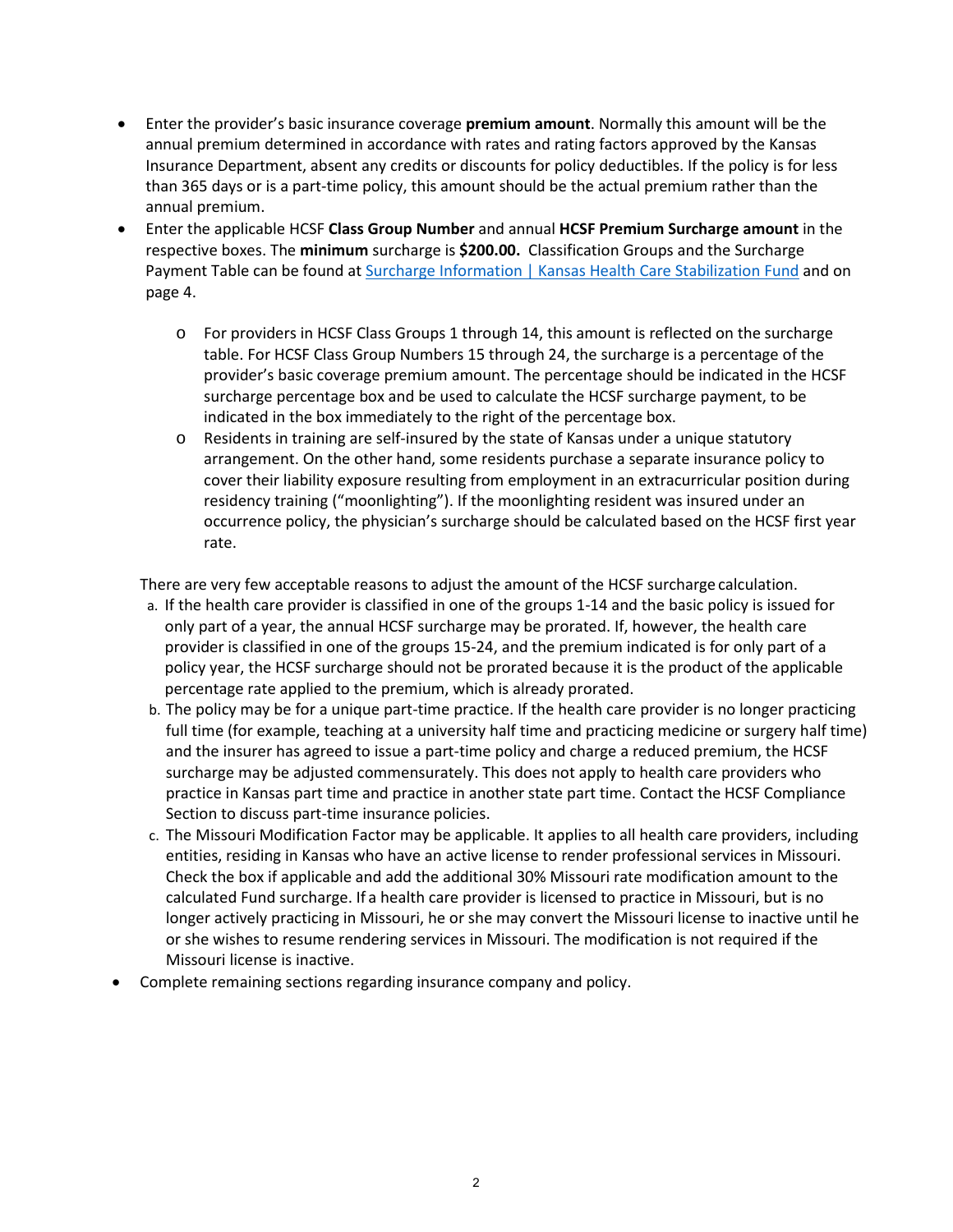#### **Online Application (Compliance e-form)**

An online application is available at the HCSF website, under the "Providers" tab in the navigation menu bar. The electronic application (Compliance e-form) accommodates both resident and non-resident health care providers as well as health care provider facilities. For that reason, some of the fields may not always be applicable. For example, either 2a (the profession) or 2b (the type of facility or entity) must be entered, but never both. An accurate, complete Kansas license number must be entered in the appropriate field because the license number is the key field in the HCSF database. This usually includes a prefix and hyphen. If the health care provider is already in compliance and the NBC is simply for renewal of coverage, several of the fields in the form will automatically populate after the correctly formatted license number is entered. If any of the information in those populated fields is outdated or incorrect, the information must be deleted and replaced. The HCSF staff will be alerted that a change has been submitted.

The compliance e-form may be printed for record-keeping and then it can be submitted directly to the HCSF electronically. Payment may also be made electronically using the separate state KanPay system. The convenience fee for a credit card payment is generally more expensive than an electronic transfer directly from a bank account (e- check).

## **The HCSF Classification System**

The statutory definition of health care provider includes most doctors (physicians, chiropractors, and podiatrists) and physician assistants. It also includes registered nurse anesthetists, advanced practice nursemidwives, and a few dentists who are certified by the Board of Healing Arts to administer anesthesia. The definition also includes hospitals, ambulatory surgery centers, community mental health centers, assisted living facilities, nursing facilities, and residential health care facilities. Optometrists, pharmacists, and physical therapists are listed in the statutory definition, but they are no longer required to comply with the Health Care Provider Insurance Availability Act.

The definition also includes certain professional corporations and limited liability companies that are organized by health care providers for the purpose of providing health care services. (See chart on page 7).

For questions regarding these instructions or assistance regarding the NBC Form or HCSF surcharge rates, please contact the HCSF office via email at [hcsf@ks.gov](mailto:hcsf@ks.gov) or contact us at (785) 291- 3777.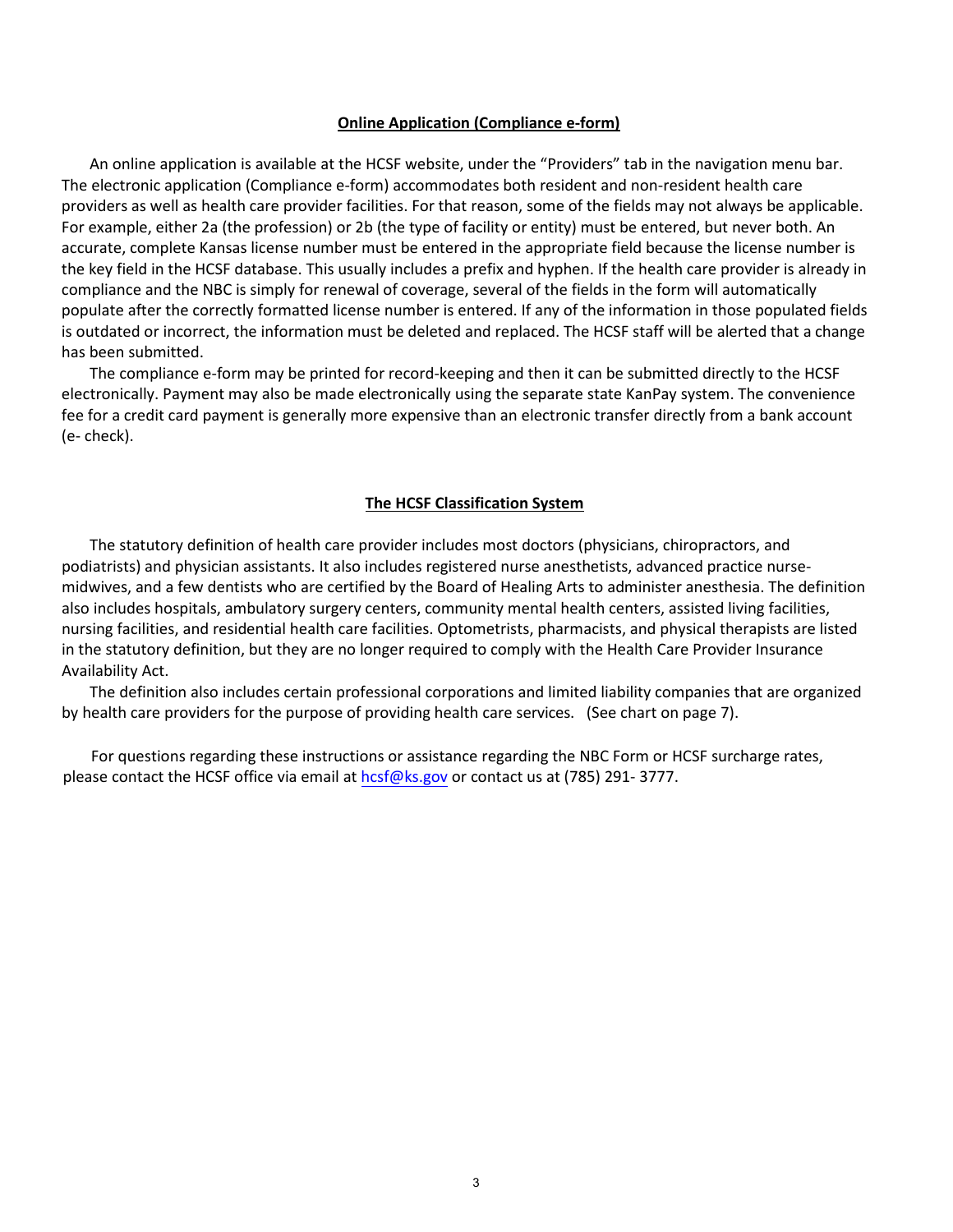### **The HCSF Classification System**

The statutory definition of health care provider includes most doctors (physicians, chiropractors, and podiatrists) and physician assistants. It also includes registered nurse anesthetists, advanced practice nurse-midwives, and a few dentists who are certified by the Board of Healing Arts to administer anesthesia. The definition also includes hospitals, ambulatory surgery centers, community mental health centers, assisted living facilities, nursing facilities, and residential health care facilities. Optometrists, pharmacists, and physical therapists

are listed in the statutory definition, but they are no longer required to comply with the Health Care Provider Insurance Availability Act.

The definition also includes certain professional corporations and limited liability companies that are organized by health care providers for the purpose of providing health care services.

| <b>Description</b>                                                              | <b>HCSF Rate</b><br><b>Classification</b><br>Number | <b>HCSF</b><br><b>Class Group</b><br>Number |
|---------------------------------------------------------------------------------|-----------------------------------------------------|---------------------------------------------|
| Aerospace Medicine                                                              | 80230                                               | 2                                           |
| Allergy                                                                         | 80254                                               | $\mathbf{1}$                                |
| Anesthesiology                                                                  | 80151                                               | 7                                           |
| Angiography                                                                     | 80422                                               | 3                                           |
| Arteriography                                                                   | 80422                                               | 3                                           |
| Broncho-Esophagology                                                            | 80101                                               | 5                                           |
| Cardiovascular Disease - no surgery                                             | 80255                                               | $\overline{2}$                              |
| Cardiovascular Disease - minor surgery                                          | 80281                                               | 3                                           |
| Catheterization - arterial, cardiac, or diag - other than 3 exceptions          | 80422                                               | 3                                           |
| Certified Registered Nurse Anesthetists`                                        | 80960                                               | 13                                          |
| Chiropractors                                                                   | 80410                                               | 12                                          |
| Colonoscopy                                                                     | 80443                                               | 3                                           |
| Dermatology - minor surgery                                                     | 80282                                               | 3                                           |
| Dermatology - No Surgery                                                        | 80256                                               | $\mathbf{1}$                                |
| Diabetes - minor surgery                                                        | 80271                                               | 3                                           |
| Diabetes - no surgery                                                           | 80237                                               | $\overline{2}$                              |
| Discograms                                                                      | 80422                                               | 3                                           |
| Emergency Medicine - including major surgery                                    | 80157                                               | 8                                           |
| Emergency Medicine - no major surgery                                           | 80102                                               | 6                                           |
| Endocrinology - minor surgery                                                   | 80272                                               | 3                                           |
| Endocrinology - no surgery                                                      | 80238                                               | $\overline{2}$                              |
| ERCP (endoscopic retrograde cholangiopancreatography)                           | 80443                                               | 3                                           |
| Family Physicians or G.P. - minor surgery, no ob procedures                     | 80423                                               | 3                                           |
| Family Practice or G.P. - major surgery, includes ob procedures                 | 80117                                               | 5                                           |
| Family Practice or G.P. - minor surgery, includes obstetrics, but no c-sections | 80421                                               | 4                                           |
| Family Practice or G.P. - no surgery                                            | 80420                                               | $\overline{2}$                              |
| <b>Forensic Medicine</b>                                                        | 80240                                               | $\mathbf{1}$                                |
| Gastroenterology - minor surgery                                                | 80274                                               | 3                                           |
| Gastroenterology - no surgery                                                   | 80241                                               | $\overline{2}$                              |
| General Practice - no surgery                                                   | 80242                                               | $\overline{2}$                              |
| General Preventive Medicine - no surgery                                        | 80231                                               | $\overline{2}$                              |
| General Practice - minor surgery                                                | 80275                                               | 3                                           |
| Geriatrics - minor surgery                                                      | 80276                                               | 3                                           |
| Geriatrics - no surgery                                                         | 80243                                               | $\overline{2}$                              |
| Gynecology - minor surgery                                                      | 80277                                               | 3                                           |
| Gynecology - no surgery                                                         | 80244                                               | $\overline{2}$                              |
| Hematology - minor surgery                                                      | 80278                                               | 3                                           |
| Hematology - no surgery                                                         | 80245                                               | $\overline{2}$                              |
| <b>Hypnosis</b>                                                                 | 80232                                               | $\overline{2}$                              |
| Infectious Diseases - minor surgery                                             | 80279                                               | 3                                           |
| Infectious Diseases - no surgery                                                | 80246                                               | $\overline{2}$                              |
| <b>Intensive Care Medicine</b>                                                  | 80283                                               | 3                                           |

#### **HCSF Rate Classification Numbers and Corresponding Classification Groups**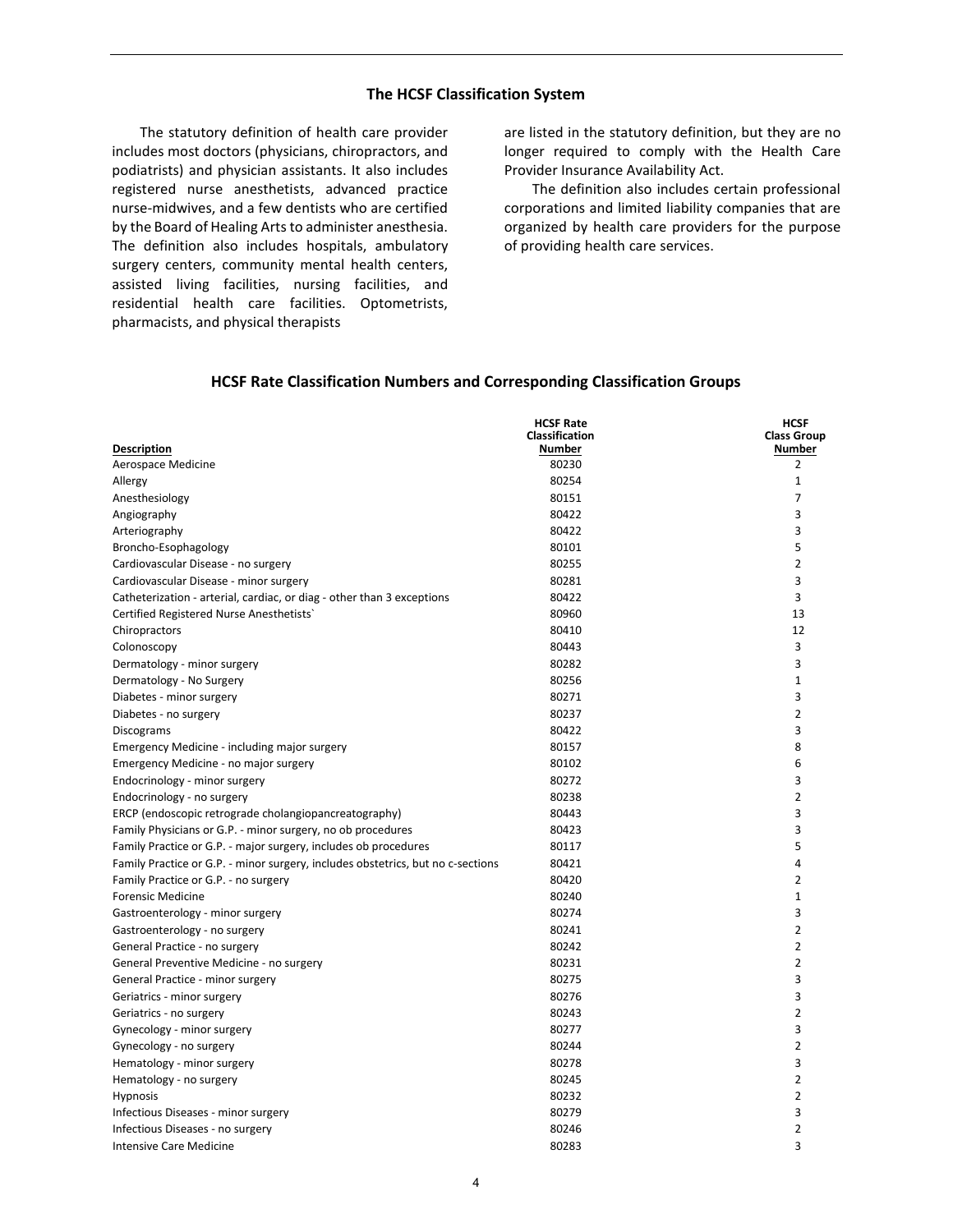| <b>Description</b><br>Number<br>Number<br>Internal Medicine - no surgery<br>80257<br>2<br>80422<br>3<br>Invasive Procedures - major<br>80443<br>3<br>Invasive Procedures - minor<br>80285<br>3<br>Laryngology - minor surgery<br>$\overline{2}$<br>80258<br>Laryngology - no surgery<br>80422<br>3<br>Lasers - Used in therapy<br>80240<br>1<br>Legal Medicine<br>3<br>80286<br>Neoplastic Diseases - minor surgery<br>$\overline{2}$<br>80259<br>Neoplastic Diseases - no surgery<br>80287<br>3<br>Nephrology - minor surgery<br>80260<br>$\overline{2}$<br>Nephrology - no surgery<br>80288<br>3<br>Neurology - including child - minor surgery<br>$\overline{2}$<br>80261<br>Neurology - including child - no surgery<br>$\overline{2}$<br><b>Nuclear Medicine</b><br>80262<br>80248<br>$\overline{2}$<br><b>Nutrition</b><br>80233<br>$\overline{2}$<br>Occupational Medicine<br>3<br>80289<br>Ophthalmology - minor surgery<br>$\overline{2}$<br>80263<br>Ophthalmology - no surgery<br>80264<br>$\overline{2}$<br>Otology - no surgery<br>$\overline{2}$<br>80265<br>Otorhinolaryngology - no surgery<br>80290<br>3<br>Otology - minor surgery<br>3<br>80291<br>Otorhinolaryngology - minor surgery<br>80292<br>3<br>Pathology - minor surgery<br>80266<br>1<br>Pathology - no surgery<br>80293<br>3<br>Pediatrics - minor surgery<br>$\overline{2}$<br>80267<br>Pediatrics - no surgery<br>$\overline{2}$<br>80234<br>Pharmacology - clinical<br>80422<br>3<br>Phlebography<br>$\overline{2}$<br>80235<br>Physiatry<br>$\overline{2}$<br>80235<br>Physical Medicine and Rehabilitation - no surgery<br>3<br>80294<br>Physicians - minor surgery - N.O.C.<br>80268<br>$\overline{2}$<br>Physicians - no surgery - N.O.C.<br>80443<br>3<br>Pneumatic or mechanical esophageal dilation (not with bougie or olive)<br>80993<br>14<br>Podiatrists<br>80249<br>1<br>Psychiatry - including child<br>80250<br>1<br>Psychoanalysis<br>80251<br>Psychosomatic Medicine<br>1<br>80236<br><b>Public Health</b><br>1<br>2<br>80269<br>Pulmonary Diseases - no surgery<br>80280<br>Radiology - diagnostic - minor surgery<br>3<br>80253<br>2<br>Radiology - diagnostic - no surgery<br>80252<br>$\overline{2}$<br>Rheumatology - no surgery<br>80270<br>3<br>Rhinology - minor surgery<br>80247<br>$\overline{2}$<br>Rhinology - no surgery<br>8<br>80166<br>Surgery - abdominal<br>80142<br>8<br>Surgery - bariatric<br>80141<br>9<br>Surgery - cardiac<br>80150<br>9<br>Surgery - cardiovascular disease<br>5<br>80115<br>Surgery - colon and rectal<br>80103<br>5<br>Surgery - endocrinology<br>80104<br>5<br>Surgery - gastroenterology<br>80143<br>8<br>Surgery - general<br>5<br>80117<br>Surgery - general practice or family practice<br>5<br>80105<br>Surgery - geriatrics<br>8<br>80167<br>Surgery - gynecology<br>80169<br>8<br>Surgery - hand<br>80170<br>8<br>Surgery - head and neck<br>80106<br>6<br>Surgery - laryngology<br>80107<br>5<br>Surgery - neoplastic<br>5<br>80108<br>Surgery - nephrology<br>80152<br>11<br>Surgery - neurology - including child<br>80168<br>10<br>Surgery - obstetrics | <b>HCSF Rate</b><br>Classification | <b>HCSF</b><br><b>Class Group</b> |
|-----------------------------------------------------------------------------------------------------------------------------------------------------------------------------------------------------------------------------------------------------------------------------------------------------------------------------------------------------------------------------------------------------------------------------------------------------------------------------------------------------------------------------------------------------------------------------------------------------------------------------------------------------------------------------------------------------------------------------------------------------------------------------------------------------------------------------------------------------------------------------------------------------------------------------------------------------------------------------------------------------------------------------------------------------------------------------------------------------------------------------------------------------------------------------------------------------------------------------------------------------------------------------------------------------------------------------------------------------------------------------------------------------------------------------------------------------------------------------------------------------------------------------------------------------------------------------------------------------------------------------------------------------------------------------------------------------------------------------------------------------------------------------------------------------------------------------------------------------------------------------------------------------------------------------------------------------------------------------------------------------------------------------------------------------------------------------------------------------------------------------------------------------------------------------------------------------------------------------------------------------------------------------------------------------------------------------------------------------------------------------------------------------------------------------------------------------------------------------------------------------------------------------------------------------------------------------------------------------------------------------------------------------------------------------------------------------------------------------------------------------------------------------------------------------------------------------------------------------------------------------------------------------------------------------------------------------------------------------------------------------------------------------------------------------------------------------------------------------------------|------------------------------------|-----------------------------------|
|                                                                                                                                                                                                                                                                                                                                                                                                                                                                                                                                                                                                                                                                                                                                                                                                                                                                                                                                                                                                                                                                                                                                                                                                                                                                                                                                                                                                                                                                                                                                                                                                                                                                                                                                                                                                                                                                                                                                                                                                                                                                                                                                                                                                                                                                                                                                                                                                                                                                                                                                                                                                                                                                                                                                                                                                                                                                                                                                                                                                                                                                                                                 |                                    |                                   |
|                                                                                                                                                                                                                                                                                                                                                                                                                                                                                                                                                                                                                                                                                                                                                                                                                                                                                                                                                                                                                                                                                                                                                                                                                                                                                                                                                                                                                                                                                                                                                                                                                                                                                                                                                                                                                                                                                                                                                                                                                                                                                                                                                                                                                                                                                                                                                                                                                                                                                                                                                                                                                                                                                                                                                                                                                                                                                                                                                                                                                                                                                                                 |                                    |                                   |
|                                                                                                                                                                                                                                                                                                                                                                                                                                                                                                                                                                                                                                                                                                                                                                                                                                                                                                                                                                                                                                                                                                                                                                                                                                                                                                                                                                                                                                                                                                                                                                                                                                                                                                                                                                                                                                                                                                                                                                                                                                                                                                                                                                                                                                                                                                                                                                                                                                                                                                                                                                                                                                                                                                                                                                                                                                                                                                                                                                                                                                                                                                                 |                                    |                                   |
|                                                                                                                                                                                                                                                                                                                                                                                                                                                                                                                                                                                                                                                                                                                                                                                                                                                                                                                                                                                                                                                                                                                                                                                                                                                                                                                                                                                                                                                                                                                                                                                                                                                                                                                                                                                                                                                                                                                                                                                                                                                                                                                                                                                                                                                                                                                                                                                                                                                                                                                                                                                                                                                                                                                                                                                                                                                                                                                                                                                                                                                                                                                 |                                    |                                   |
|                                                                                                                                                                                                                                                                                                                                                                                                                                                                                                                                                                                                                                                                                                                                                                                                                                                                                                                                                                                                                                                                                                                                                                                                                                                                                                                                                                                                                                                                                                                                                                                                                                                                                                                                                                                                                                                                                                                                                                                                                                                                                                                                                                                                                                                                                                                                                                                                                                                                                                                                                                                                                                                                                                                                                                                                                                                                                                                                                                                                                                                                                                                 |                                    |                                   |
|                                                                                                                                                                                                                                                                                                                                                                                                                                                                                                                                                                                                                                                                                                                                                                                                                                                                                                                                                                                                                                                                                                                                                                                                                                                                                                                                                                                                                                                                                                                                                                                                                                                                                                                                                                                                                                                                                                                                                                                                                                                                                                                                                                                                                                                                                                                                                                                                                                                                                                                                                                                                                                                                                                                                                                                                                                                                                                                                                                                                                                                                                                                 |                                    |                                   |
|                                                                                                                                                                                                                                                                                                                                                                                                                                                                                                                                                                                                                                                                                                                                                                                                                                                                                                                                                                                                                                                                                                                                                                                                                                                                                                                                                                                                                                                                                                                                                                                                                                                                                                                                                                                                                                                                                                                                                                                                                                                                                                                                                                                                                                                                                                                                                                                                                                                                                                                                                                                                                                                                                                                                                                                                                                                                                                                                                                                                                                                                                                                 |                                    |                                   |
|                                                                                                                                                                                                                                                                                                                                                                                                                                                                                                                                                                                                                                                                                                                                                                                                                                                                                                                                                                                                                                                                                                                                                                                                                                                                                                                                                                                                                                                                                                                                                                                                                                                                                                                                                                                                                                                                                                                                                                                                                                                                                                                                                                                                                                                                                                                                                                                                                                                                                                                                                                                                                                                                                                                                                                                                                                                                                                                                                                                                                                                                                                                 |                                    |                                   |
|                                                                                                                                                                                                                                                                                                                                                                                                                                                                                                                                                                                                                                                                                                                                                                                                                                                                                                                                                                                                                                                                                                                                                                                                                                                                                                                                                                                                                                                                                                                                                                                                                                                                                                                                                                                                                                                                                                                                                                                                                                                                                                                                                                                                                                                                                                                                                                                                                                                                                                                                                                                                                                                                                                                                                                                                                                                                                                                                                                                                                                                                                                                 |                                    |                                   |
|                                                                                                                                                                                                                                                                                                                                                                                                                                                                                                                                                                                                                                                                                                                                                                                                                                                                                                                                                                                                                                                                                                                                                                                                                                                                                                                                                                                                                                                                                                                                                                                                                                                                                                                                                                                                                                                                                                                                                                                                                                                                                                                                                                                                                                                                                                                                                                                                                                                                                                                                                                                                                                                                                                                                                                                                                                                                                                                                                                                                                                                                                                                 |                                    |                                   |
|                                                                                                                                                                                                                                                                                                                                                                                                                                                                                                                                                                                                                                                                                                                                                                                                                                                                                                                                                                                                                                                                                                                                                                                                                                                                                                                                                                                                                                                                                                                                                                                                                                                                                                                                                                                                                                                                                                                                                                                                                                                                                                                                                                                                                                                                                                                                                                                                                                                                                                                                                                                                                                                                                                                                                                                                                                                                                                                                                                                                                                                                                                                 |                                    |                                   |
|                                                                                                                                                                                                                                                                                                                                                                                                                                                                                                                                                                                                                                                                                                                                                                                                                                                                                                                                                                                                                                                                                                                                                                                                                                                                                                                                                                                                                                                                                                                                                                                                                                                                                                                                                                                                                                                                                                                                                                                                                                                                                                                                                                                                                                                                                                                                                                                                                                                                                                                                                                                                                                                                                                                                                                                                                                                                                                                                                                                                                                                                                                                 |                                    |                                   |
|                                                                                                                                                                                                                                                                                                                                                                                                                                                                                                                                                                                                                                                                                                                                                                                                                                                                                                                                                                                                                                                                                                                                                                                                                                                                                                                                                                                                                                                                                                                                                                                                                                                                                                                                                                                                                                                                                                                                                                                                                                                                                                                                                                                                                                                                                                                                                                                                                                                                                                                                                                                                                                                                                                                                                                                                                                                                                                                                                                                                                                                                                                                 |                                    |                                   |
|                                                                                                                                                                                                                                                                                                                                                                                                                                                                                                                                                                                                                                                                                                                                                                                                                                                                                                                                                                                                                                                                                                                                                                                                                                                                                                                                                                                                                                                                                                                                                                                                                                                                                                                                                                                                                                                                                                                                                                                                                                                                                                                                                                                                                                                                                                                                                                                                                                                                                                                                                                                                                                                                                                                                                                                                                                                                                                                                                                                                                                                                                                                 |                                    |                                   |
|                                                                                                                                                                                                                                                                                                                                                                                                                                                                                                                                                                                                                                                                                                                                                                                                                                                                                                                                                                                                                                                                                                                                                                                                                                                                                                                                                                                                                                                                                                                                                                                                                                                                                                                                                                                                                                                                                                                                                                                                                                                                                                                                                                                                                                                                                                                                                                                                                                                                                                                                                                                                                                                                                                                                                                                                                                                                                                                                                                                                                                                                                                                 |                                    |                                   |
|                                                                                                                                                                                                                                                                                                                                                                                                                                                                                                                                                                                                                                                                                                                                                                                                                                                                                                                                                                                                                                                                                                                                                                                                                                                                                                                                                                                                                                                                                                                                                                                                                                                                                                                                                                                                                                                                                                                                                                                                                                                                                                                                                                                                                                                                                                                                                                                                                                                                                                                                                                                                                                                                                                                                                                                                                                                                                                                                                                                                                                                                                                                 |                                    |                                   |
|                                                                                                                                                                                                                                                                                                                                                                                                                                                                                                                                                                                                                                                                                                                                                                                                                                                                                                                                                                                                                                                                                                                                                                                                                                                                                                                                                                                                                                                                                                                                                                                                                                                                                                                                                                                                                                                                                                                                                                                                                                                                                                                                                                                                                                                                                                                                                                                                                                                                                                                                                                                                                                                                                                                                                                                                                                                                                                                                                                                                                                                                                                                 |                                    |                                   |
|                                                                                                                                                                                                                                                                                                                                                                                                                                                                                                                                                                                                                                                                                                                                                                                                                                                                                                                                                                                                                                                                                                                                                                                                                                                                                                                                                                                                                                                                                                                                                                                                                                                                                                                                                                                                                                                                                                                                                                                                                                                                                                                                                                                                                                                                                                                                                                                                                                                                                                                                                                                                                                                                                                                                                                                                                                                                                                                                                                                                                                                                                                                 |                                    |                                   |
|                                                                                                                                                                                                                                                                                                                                                                                                                                                                                                                                                                                                                                                                                                                                                                                                                                                                                                                                                                                                                                                                                                                                                                                                                                                                                                                                                                                                                                                                                                                                                                                                                                                                                                                                                                                                                                                                                                                                                                                                                                                                                                                                                                                                                                                                                                                                                                                                                                                                                                                                                                                                                                                                                                                                                                                                                                                                                                                                                                                                                                                                                                                 |                                    |                                   |
|                                                                                                                                                                                                                                                                                                                                                                                                                                                                                                                                                                                                                                                                                                                                                                                                                                                                                                                                                                                                                                                                                                                                                                                                                                                                                                                                                                                                                                                                                                                                                                                                                                                                                                                                                                                                                                                                                                                                                                                                                                                                                                                                                                                                                                                                                                                                                                                                                                                                                                                                                                                                                                                                                                                                                                                                                                                                                                                                                                                                                                                                                                                 |                                    |                                   |
|                                                                                                                                                                                                                                                                                                                                                                                                                                                                                                                                                                                                                                                                                                                                                                                                                                                                                                                                                                                                                                                                                                                                                                                                                                                                                                                                                                                                                                                                                                                                                                                                                                                                                                                                                                                                                                                                                                                                                                                                                                                                                                                                                                                                                                                                                                                                                                                                                                                                                                                                                                                                                                                                                                                                                                                                                                                                                                                                                                                                                                                                                                                 |                                    |                                   |
|                                                                                                                                                                                                                                                                                                                                                                                                                                                                                                                                                                                                                                                                                                                                                                                                                                                                                                                                                                                                                                                                                                                                                                                                                                                                                                                                                                                                                                                                                                                                                                                                                                                                                                                                                                                                                                                                                                                                                                                                                                                                                                                                                                                                                                                                                                                                                                                                                                                                                                                                                                                                                                                                                                                                                                                                                                                                                                                                                                                                                                                                                                                 |                                    |                                   |
|                                                                                                                                                                                                                                                                                                                                                                                                                                                                                                                                                                                                                                                                                                                                                                                                                                                                                                                                                                                                                                                                                                                                                                                                                                                                                                                                                                                                                                                                                                                                                                                                                                                                                                                                                                                                                                                                                                                                                                                                                                                                                                                                                                                                                                                                                                                                                                                                                                                                                                                                                                                                                                                                                                                                                                                                                                                                                                                                                                                                                                                                                                                 |                                    |                                   |
|                                                                                                                                                                                                                                                                                                                                                                                                                                                                                                                                                                                                                                                                                                                                                                                                                                                                                                                                                                                                                                                                                                                                                                                                                                                                                                                                                                                                                                                                                                                                                                                                                                                                                                                                                                                                                                                                                                                                                                                                                                                                                                                                                                                                                                                                                                                                                                                                                                                                                                                                                                                                                                                                                                                                                                                                                                                                                                                                                                                                                                                                                                                 |                                    |                                   |
|                                                                                                                                                                                                                                                                                                                                                                                                                                                                                                                                                                                                                                                                                                                                                                                                                                                                                                                                                                                                                                                                                                                                                                                                                                                                                                                                                                                                                                                                                                                                                                                                                                                                                                                                                                                                                                                                                                                                                                                                                                                                                                                                                                                                                                                                                                                                                                                                                                                                                                                                                                                                                                                                                                                                                                                                                                                                                                                                                                                                                                                                                                                 |                                    |                                   |
|                                                                                                                                                                                                                                                                                                                                                                                                                                                                                                                                                                                                                                                                                                                                                                                                                                                                                                                                                                                                                                                                                                                                                                                                                                                                                                                                                                                                                                                                                                                                                                                                                                                                                                                                                                                                                                                                                                                                                                                                                                                                                                                                                                                                                                                                                                                                                                                                                                                                                                                                                                                                                                                                                                                                                                                                                                                                                                                                                                                                                                                                                                                 |                                    |                                   |
|                                                                                                                                                                                                                                                                                                                                                                                                                                                                                                                                                                                                                                                                                                                                                                                                                                                                                                                                                                                                                                                                                                                                                                                                                                                                                                                                                                                                                                                                                                                                                                                                                                                                                                                                                                                                                                                                                                                                                                                                                                                                                                                                                                                                                                                                                                                                                                                                                                                                                                                                                                                                                                                                                                                                                                                                                                                                                                                                                                                                                                                                                                                 |                                    |                                   |
|                                                                                                                                                                                                                                                                                                                                                                                                                                                                                                                                                                                                                                                                                                                                                                                                                                                                                                                                                                                                                                                                                                                                                                                                                                                                                                                                                                                                                                                                                                                                                                                                                                                                                                                                                                                                                                                                                                                                                                                                                                                                                                                                                                                                                                                                                                                                                                                                                                                                                                                                                                                                                                                                                                                                                                                                                                                                                                                                                                                                                                                                                                                 |                                    |                                   |
|                                                                                                                                                                                                                                                                                                                                                                                                                                                                                                                                                                                                                                                                                                                                                                                                                                                                                                                                                                                                                                                                                                                                                                                                                                                                                                                                                                                                                                                                                                                                                                                                                                                                                                                                                                                                                                                                                                                                                                                                                                                                                                                                                                                                                                                                                                                                                                                                                                                                                                                                                                                                                                                                                                                                                                                                                                                                                                                                                                                                                                                                                                                 |                                    |                                   |
|                                                                                                                                                                                                                                                                                                                                                                                                                                                                                                                                                                                                                                                                                                                                                                                                                                                                                                                                                                                                                                                                                                                                                                                                                                                                                                                                                                                                                                                                                                                                                                                                                                                                                                                                                                                                                                                                                                                                                                                                                                                                                                                                                                                                                                                                                                                                                                                                                                                                                                                                                                                                                                                                                                                                                                                                                                                                                                                                                                                                                                                                                                                 |                                    |                                   |
|                                                                                                                                                                                                                                                                                                                                                                                                                                                                                                                                                                                                                                                                                                                                                                                                                                                                                                                                                                                                                                                                                                                                                                                                                                                                                                                                                                                                                                                                                                                                                                                                                                                                                                                                                                                                                                                                                                                                                                                                                                                                                                                                                                                                                                                                                                                                                                                                                                                                                                                                                                                                                                                                                                                                                                                                                                                                                                                                                                                                                                                                                                                 |                                    |                                   |
|                                                                                                                                                                                                                                                                                                                                                                                                                                                                                                                                                                                                                                                                                                                                                                                                                                                                                                                                                                                                                                                                                                                                                                                                                                                                                                                                                                                                                                                                                                                                                                                                                                                                                                                                                                                                                                                                                                                                                                                                                                                                                                                                                                                                                                                                                                                                                                                                                                                                                                                                                                                                                                                                                                                                                                                                                                                                                                                                                                                                                                                                                                                 |                                    |                                   |
|                                                                                                                                                                                                                                                                                                                                                                                                                                                                                                                                                                                                                                                                                                                                                                                                                                                                                                                                                                                                                                                                                                                                                                                                                                                                                                                                                                                                                                                                                                                                                                                                                                                                                                                                                                                                                                                                                                                                                                                                                                                                                                                                                                                                                                                                                                                                                                                                                                                                                                                                                                                                                                                                                                                                                                                                                                                                                                                                                                                                                                                                                                                 |                                    |                                   |
|                                                                                                                                                                                                                                                                                                                                                                                                                                                                                                                                                                                                                                                                                                                                                                                                                                                                                                                                                                                                                                                                                                                                                                                                                                                                                                                                                                                                                                                                                                                                                                                                                                                                                                                                                                                                                                                                                                                                                                                                                                                                                                                                                                                                                                                                                                                                                                                                                                                                                                                                                                                                                                                                                                                                                                                                                                                                                                                                                                                                                                                                                                                 |                                    |                                   |
|                                                                                                                                                                                                                                                                                                                                                                                                                                                                                                                                                                                                                                                                                                                                                                                                                                                                                                                                                                                                                                                                                                                                                                                                                                                                                                                                                                                                                                                                                                                                                                                                                                                                                                                                                                                                                                                                                                                                                                                                                                                                                                                                                                                                                                                                                                                                                                                                                                                                                                                                                                                                                                                                                                                                                                                                                                                                                                                                                                                                                                                                                                                 |                                    |                                   |
|                                                                                                                                                                                                                                                                                                                                                                                                                                                                                                                                                                                                                                                                                                                                                                                                                                                                                                                                                                                                                                                                                                                                                                                                                                                                                                                                                                                                                                                                                                                                                                                                                                                                                                                                                                                                                                                                                                                                                                                                                                                                                                                                                                                                                                                                                                                                                                                                                                                                                                                                                                                                                                                                                                                                                                                                                                                                                                                                                                                                                                                                                                                 |                                    |                                   |
|                                                                                                                                                                                                                                                                                                                                                                                                                                                                                                                                                                                                                                                                                                                                                                                                                                                                                                                                                                                                                                                                                                                                                                                                                                                                                                                                                                                                                                                                                                                                                                                                                                                                                                                                                                                                                                                                                                                                                                                                                                                                                                                                                                                                                                                                                                                                                                                                                                                                                                                                                                                                                                                                                                                                                                                                                                                                                                                                                                                                                                                                                                                 |                                    |                                   |
|                                                                                                                                                                                                                                                                                                                                                                                                                                                                                                                                                                                                                                                                                                                                                                                                                                                                                                                                                                                                                                                                                                                                                                                                                                                                                                                                                                                                                                                                                                                                                                                                                                                                                                                                                                                                                                                                                                                                                                                                                                                                                                                                                                                                                                                                                                                                                                                                                                                                                                                                                                                                                                                                                                                                                                                                                                                                                                                                                                                                                                                                                                                 |                                    |                                   |
|                                                                                                                                                                                                                                                                                                                                                                                                                                                                                                                                                                                                                                                                                                                                                                                                                                                                                                                                                                                                                                                                                                                                                                                                                                                                                                                                                                                                                                                                                                                                                                                                                                                                                                                                                                                                                                                                                                                                                                                                                                                                                                                                                                                                                                                                                                                                                                                                                                                                                                                                                                                                                                                                                                                                                                                                                                                                                                                                                                                                                                                                                                                 |                                    |                                   |
|                                                                                                                                                                                                                                                                                                                                                                                                                                                                                                                                                                                                                                                                                                                                                                                                                                                                                                                                                                                                                                                                                                                                                                                                                                                                                                                                                                                                                                                                                                                                                                                                                                                                                                                                                                                                                                                                                                                                                                                                                                                                                                                                                                                                                                                                                                                                                                                                                                                                                                                                                                                                                                                                                                                                                                                                                                                                                                                                                                                                                                                                                                                 |                                    |                                   |
|                                                                                                                                                                                                                                                                                                                                                                                                                                                                                                                                                                                                                                                                                                                                                                                                                                                                                                                                                                                                                                                                                                                                                                                                                                                                                                                                                                                                                                                                                                                                                                                                                                                                                                                                                                                                                                                                                                                                                                                                                                                                                                                                                                                                                                                                                                                                                                                                                                                                                                                                                                                                                                                                                                                                                                                                                                                                                                                                                                                                                                                                                                                 |                                    |                                   |
|                                                                                                                                                                                                                                                                                                                                                                                                                                                                                                                                                                                                                                                                                                                                                                                                                                                                                                                                                                                                                                                                                                                                                                                                                                                                                                                                                                                                                                                                                                                                                                                                                                                                                                                                                                                                                                                                                                                                                                                                                                                                                                                                                                                                                                                                                                                                                                                                                                                                                                                                                                                                                                                                                                                                                                                                                                                                                                                                                                                                                                                                                                                 |                                    |                                   |
|                                                                                                                                                                                                                                                                                                                                                                                                                                                                                                                                                                                                                                                                                                                                                                                                                                                                                                                                                                                                                                                                                                                                                                                                                                                                                                                                                                                                                                                                                                                                                                                                                                                                                                                                                                                                                                                                                                                                                                                                                                                                                                                                                                                                                                                                                                                                                                                                                                                                                                                                                                                                                                                                                                                                                                                                                                                                                                                                                                                                                                                                                                                 |                                    |                                   |
|                                                                                                                                                                                                                                                                                                                                                                                                                                                                                                                                                                                                                                                                                                                                                                                                                                                                                                                                                                                                                                                                                                                                                                                                                                                                                                                                                                                                                                                                                                                                                                                                                                                                                                                                                                                                                                                                                                                                                                                                                                                                                                                                                                                                                                                                                                                                                                                                                                                                                                                                                                                                                                                                                                                                                                                                                                                                                                                                                                                                                                                                                                                 |                                    |                                   |
|                                                                                                                                                                                                                                                                                                                                                                                                                                                                                                                                                                                                                                                                                                                                                                                                                                                                                                                                                                                                                                                                                                                                                                                                                                                                                                                                                                                                                                                                                                                                                                                                                                                                                                                                                                                                                                                                                                                                                                                                                                                                                                                                                                                                                                                                                                                                                                                                                                                                                                                                                                                                                                                                                                                                                                                                                                                                                                                                                                                                                                                                                                                 |                                    |                                   |
|                                                                                                                                                                                                                                                                                                                                                                                                                                                                                                                                                                                                                                                                                                                                                                                                                                                                                                                                                                                                                                                                                                                                                                                                                                                                                                                                                                                                                                                                                                                                                                                                                                                                                                                                                                                                                                                                                                                                                                                                                                                                                                                                                                                                                                                                                                                                                                                                                                                                                                                                                                                                                                                                                                                                                                                                                                                                                                                                                                                                                                                                                                                 |                                    |                                   |
|                                                                                                                                                                                                                                                                                                                                                                                                                                                                                                                                                                                                                                                                                                                                                                                                                                                                                                                                                                                                                                                                                                                                                                                                                                                                                                                                                                                                                                                                                                                                                                                                                                                                                                                                                                                                                                                                                                                                                                                                                                                                                                                                                                                                                                                                                                                                                                                                                                                                                                                                                                                                                                                                                                                                                                                                                                                                                                                                                                                                                                                                                                                 |                                    |                                   |
|                                                                                                                                                                                                                                                                                                                                                                                                                                                                                                                                                                                                                                                                                                                                                                                                                                                                                                                                                                                                                                                                                                                                                                                                                                                                                                                                                                                                                                                                                                                                                                                                                                                                                                                                                                                                                                                                                                                                                                                                                                                                                                                                                                                                                                                                                                                                                                                                                                                                                                                                                                                                                                                                                                                                                                                                                                                                                                                                                                                                                                                                                                                 |                                    |                                   |
|                                                                                                                                                                                                                                                                                                                                                                                                                                                                                                                                                                                                                                                                                                                                                                                                                                                                                                                                                                                                                                                                                                                                                                                                                                                                                                                                                                                                                                                                                                                                                                                                                                                                                                                                                                                                                                                                                                                                                                                                                                                                                                                                                                                                                                                                                                                                                                                                                                                                                                                                                                                                                                                                                                                                                                                                                                                                                                                                                                                                                                                                                                                 |                                    |                                   |
|                                                                                                                                                                                                                                                                                                                                                                                                                                                                                                                                                                                                                                                                                                                                                                                                                                                                                                                                                                                                                                                                                                                                                                                                                                                                                                                                                                                                                                                                                                                                                                                                                                                                                                                                                                                                                                                                                                                                                                                                                                                                                                                                                                                                                                                                                                                                                                                                                                                                                                                                                                                                                                                                                                                                                                                                                                                                                                                                                                                                                                                                                                                 |                                    |                                   |
|                                                                                                                                                                                                                                                                                                                                                                                                                                                                                                                                                                                                                                                                                                                                                                                                                                                                                                                                                                                                                                                                                                                                                                                                                                                                                                                                                                                                                                                                                                                                                                                                                                                                                                                                                                                                                                                                                                                                                                                                                                                                                                                                                                                                                                                                                                                                                                                                                                                                                                                                                                                                                                                                                                                                                                                                                                                                                                                                                                                                                                                                                                                 |                                    |                                   |
|                                                                                                                                                                                                                                                                                                                                                                                                                                                                                                                                                                                                                                                                                                                                                                                                                                                                                                                                                                                                                                                                                                                                                                                                                                                                                                                                                                                                                                                                                                                                                                                                                                                                                                                                                                                                                                                                                                                                                                                                                                                                                                                                                                                                                                                                                                                                                                                                                                                                                                                                                                                                                                                                                                                                                                                                                                                                                                                                                                                                                                                                                                                 |                                    |                                   |
|                                                                                                                                                                                                                                                                                                                                                                                                                                                                                                                                                                                                                                                                                                                                                                                                                                                                                                                                                                                                                                                                                                                                                                                                                                                                                                                                                                                                                                                                                                                                                                                                                                                                                                                                                                                                                                                                                                                                                                                                                                                                                                                                                                                                                                                                                                                                                                                                                                                                                                                                                                                                                                                                                                                                                                                                                                                                                                                                                                                                                                                                                                                 |                                    |                                   |
|                                                                                                                                                                                                                                                                                                                                                                                                                                                                                                                                                                                                                                                                                                                                                                                                                                                                                                                                                                                                                                                                                                                                                                                                                                                                                                                                                                                                                                                                                                                                                                                                                                                                                                                                                                                                                                                                                                                                                                                                                                                                                                                                                                                                                                                                                                                                                                                                                                                                                                                                                                                                                                                                                                                                                                                                                                                                                                                                                                                                                                                                                                                 |                                    |                                   |
|                                                                                                                                                                                                                                                                                                                                                                                                                                                                                                                                                                                                                                                                                                                                                                                                                                                                                                                                                                                                                                                                                                                                                                                                                                                                                                                                                                                                                                                                                                                                                                                                                                                                                                                                                                                                                                                                                                                                                                                                                                                                                                                                                                                                                                                                                                                                                                                                                                                                                                                                                                                                                                                                                                                                                                                                                                                                                                                                                                                                                                                                                                                 |                                    |                                   |
|                                                                                                                                                                                                                                                                                                                                                                                                                                                                                                                                                                                                                                                                                                                                                                                                                                                                                                                                                                                                                                                                                                                                                                                                                                                                                                                                                                                                                                                                                                                                                                                                                                                                                                                                                                                                                                                                                                                                                                                                                                                                                                                                                                                                                                                                                                                                                                                                                                                                                                                                                                                                                                                                                                                                                                                                                                                                                                                                                                                                                                                                                                                 |                                    |                                   |
|                                                                                                                                                                                                                                                                                                                                                                                                                                                                                                                                                                                                                                                                                                                                                                                                                                                                                                                                                                                                                                                                                                                                                                                                                                                                                                                                                                                                                                                                                                                                                                                                                                                                                                                                                                                                                                                                                                                                                                                                                                                                                                                                                                                                                                                                                                                                                                                                                                                                                                                                                                                                                                                                                                                                                                                                                                                                                                                                                                                                                                                                                                                 |                                    |                                   |
|                                                                                                                                                                                                                                                                                                                                                                                                                                                                                                                                                                                                                                                                                                                                                                                                                                                                                                                                                                                                                                                                                                                                                                                                                                                                                                                                                                                                                                                                                                                                                                                                                                                                                                                                                                                                                                                                                                                                                                                                                                                                                                                                                                                                                                                                                                                                                                                                                                                                                                                                                                                                                                                                                                                                                                                                                                                                                                                                                                                                                                                                                                                 |                                    |                                   |
|                                                                                                                                                                                                                                                                                                                                                                                                                                                                                                                                                                                                                                                                                                                                                                                                                                                                                                                                                                                                                                                                                                                                                                                                                                                                                                                                                                                                                                                                                                                                                                                                                                                                                                                                                                                                                                                                                                                                                                                                                                                                                                                                                                                                                                                                                                                                                                                                                                                                                                                                                                                                                                                                                                                                                                                                                                                                                                                                                                                                                                                                                                                 |                                    |                                   |
|                                                                                                                                                                                                                                                                                                                                                                                                                                                                                                                                                                                                                                                                                                                                                                                                                                                                                                                                                                                                                                                                                                                                                                                                                                                                                                                                                                                                                                                                                                                                                                                                                                                                                                                                                                                                                                                                                                                                                                                                                                                                                                                                                                                                                                                                                                                                                                                                                                                                                                                                                                                                                                                                                                                                                                                                                                                                                                                                                                                                                                                                                                                 |                                    |                                   |
|                                                                                                                                                                                                                                                                                                                                                                                                                                                                                                                                                                                                                                                                                                                                                                                                                                                                                                                                                                                                                                                                                                                                                                                                                                                                                                                                                                                                                                                                                                                                                                                                                                                                                                                                                                                                                                                                                                                                                                                                                                                                                                                                                                                                                                                                                                                                                                                                                                                                                                                                                                                                                                                                                                                                                                                                                                                                                                                                                                                                                                                                                                                 |                                    |                                   |
|                                                                                                                                                                                                                                                                                                                                                                                                                                                                                                                                                                                                                                                                                                                                                                                                                                                                                                                                                                                                                                                                                                                                                                                                                                                                                                                                                                                                                                                                                                                                                                                                                                                                                                                                                                                                                                                                                                                                                                                                                                                                                                                                                                                                                                                                                                                                                                                                                                                                                                                                                                                                                                                                                                                                                                                                                                                                                                                                                                                                                                                                                                                 |                                    |                                   |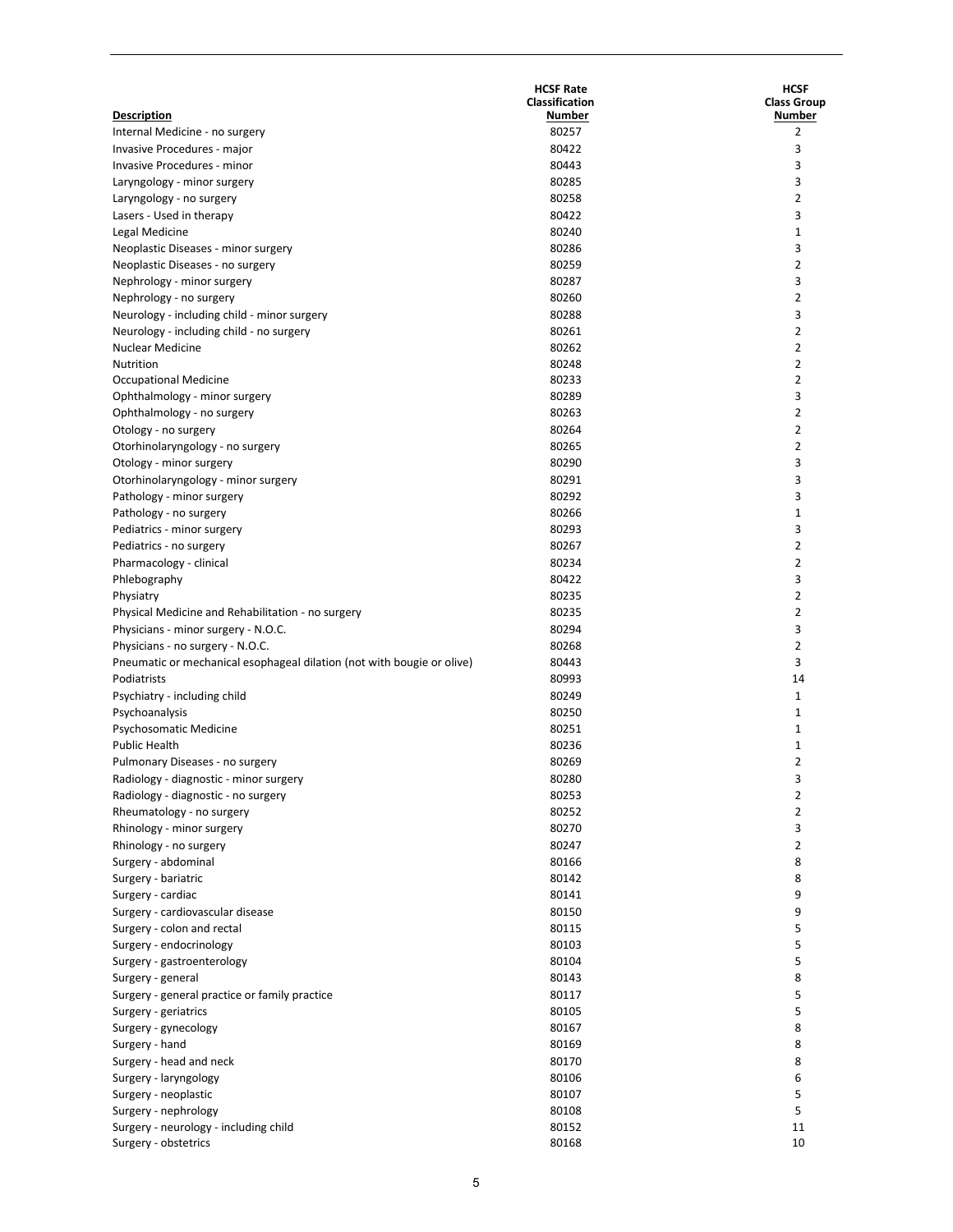| <b>Description</b>                                             | <b>HCSF Rate</b><br><b>Classification</b><br><b>Number</b> | <b>HCSF</b><br><b>Class Group</b><br>Number |
|----------------------------------------------------------------|------------------------------------------------------------|---------------------------------------------|
| Surgery - obstetrics - gynecology                              | 80153                                                      | 10                                          |
| Surgery - ophthalmology                                        | 80114                                                      |                                             |
| Surgery - orthopedic                                           | 80154                                                      | q                                           |
| Surgery - otology                                              | 80158                                                      | 6                                           |
| Surgery - otorhinolaryngology                                  | 80159                                                      | h                                           |
| Surgery - plastic - N.O.C.                                     | 80156                                                      | 8                                           |
| Surgery - plastic - otorhinalaryngology                        | 80155                                                      |                                             |
| Surgery - rhinology                                            | 80160                                                      | b                                           |
| Surgery - thoracic                                             | 80144                                                      | q                                           |
| Surgery - traumatic                                            | 80171                                                      | q                                           |
| Surgery - urological                                           | 80145                                                      |                                             |
| Surgery - vascular                                             | 80146                                                      |                                             |
| Urgent Care Physicians - not involving emergency care medicine | 80424                                                      |                                             |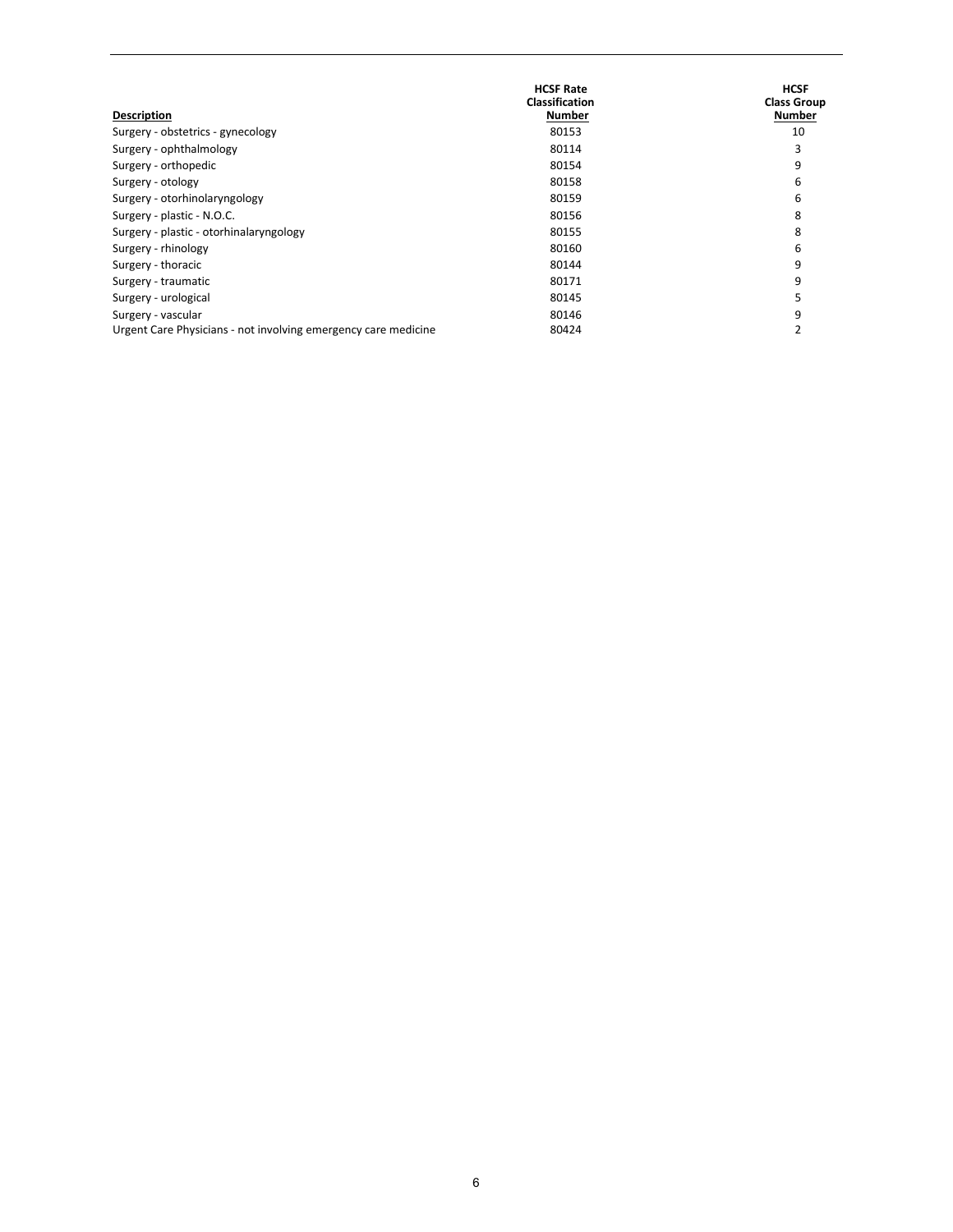| <b>HEALTH CARE STABILIZATION FUND CLASSIFICATION GROUPS</b> |                                                                                                                                                                                                                                                                                                                                                                                                                                                                                                                                                                                                                                                                                                                                |  |
|-------------------------------------------------------------|--------------------------------------------------------------------------------------------------------------------------------------------------------------------------------------------------------------------------------------------------------------------------------------------------------------------------------------------------------------------------------------------------------------------------------------------------------------------------------------------------------------------------------------------------------------------------------------------------------------------------------------------------------------------------------------------------------------------------------|--|
| <b>FUND</b><br><b>CLASS</b><br><b>GROUPS</b>                | CLASS GROUP DESCRIPTIONS - Important Note: Class Group 15 is the only classification available for providers insured<br>by the Kansas Health Care Provider Insurance Availability Plan.                                                                                                                                                                                                                                                                                                                                                                                                                                                                                                                                        |  |
| $\mathbf{1}$                                                | Physicians-No Surgery - Includes: Allergy, Dermatology, Forensic Medicine, Legal Medicine, Pathology, Psychiatry (both<br>adult and child), Psychoanalysis, Psychosomatic Medicine, Public Health.                                                                                                                                                                                                                                                                                                                                                                                                                                                                                                                             |  |
| $\overline{2}$                                              | Physicians-No Surgery - Includes: Aerospace Medicine, Cardiovascular Disease, Diabetes, Endocrinology, Family Practice,<br>Gastroenterology, General Practice, General Preventive Medicine, Geriatrics, Gynecology, Hematology, Hypnosis,<br>Infectious Diseases, Internal Medicine, Laryngology, Neoplastic Diseases, Nephrology, Neurology (including child), Nuclear<br>Medicine, Nutrition, Occupational Medicine, Ophthalmology, Otology, Otorhinolaryngology, Pediatrics, Pharmacology,<br>Physiatry, Physical Medicine & Rehabilitation, Pulmonary Diseases, Radiology, Rheumatology, Rhinology, Urgent Care<br>Physicians or other Physicians who are not performing surgery and are not otherwise classified.         |  |
| 3                                                           | Physicians-Performing Minor Surgery or Assisting in Surgery - Includes: Cardiovascular Disease, Dermatology, Diabetes,<br>Endocrinology, Family Practice (no OB procedures), Gastroenterology, General Practice, Geriatrics, Gynecology,<br>Hematology, Infectious Diseases, Internal Medicine, Intensive Care Medicine, Invasive Procedures (as defined and<br>classified by the basic coverage insurer), Laryngology, Neoplastic Diseases, Nephrology, Neurology (including child),<br>Ophthalmology (including minor and major surgery), Otology, Otorhinolaryngology, Pathology, Pediatrics, Radiology,<br>Rhinology, Shock Therapy or other Physicians who are performing minor surgery and are not otherwise classified. |  |
| $\overline{\mathbf{4}}$                                     | Family Physicians or General Practitioners-Performing Minor Surgery or Assisting in Surgery - Includes obstetrical<br>procedures, but not Cesarean Sections.                                                                                                                                                                                                                                                                                                                                                                                                                                                                                                                                                                   |  |
| 5                                                           | Surgical Specialists - Includes: Broncho-Esophagology, Colon and Rectal, Endocrinology, Gastroenterology, Geriatrics,<br>Neoplastic, Nephrology, Urological, Family Physicians or General Practitioners performing Major Surgery.                                                                                                                                                                                                                                                                                                                                                                                                                                                                                              |  |
| $\boldsymbol{6}$                                            | Surgical Specialists - Includes: Emergency Medicine (no major surgery), Laryngology, Otology, Otorhinolaryngology, or<br>Rhinology.                                                                                                                                                                                                                                                                                                                                                                                                                                                                                                                                                                                            |  |
| $\overline{7}$                                              | Specialists In Anesthesiology - Includes: Physicians or DDS certified by the Board of Healing Arts to administer<br>anesthetics.                                                                                                                                                                                                                                                                                                                                                                                                                                                                                                                                                                                               |  |
| 8                                                           | Surgical Specialists - Includes: Emergency Medicine (including major surgery), Abdominal, Bariatric, Gynecology, Hand,<br>Head and Neck, Plastic (Otorhinolaryngology), Plastic (Not Otherwise Classified), or General (This classification does not<br>apply to any family<br>or general practitioner or to any specialist who occasionally performs major surgery).                                                                                                                                                                                                                                                                                                                                                          |  |
| 9                                                           | Surgical Specialists, includes - Includes: Cardiac, Cardiovascular Disease, Orthopedic, Thoracic, Traumatic, or Vascular.                                                                                                                                                                                                                                                                                                                                                                                                                                                                                                                                                                                                      |  |
| 10                                                          | Surgical Specialists, includes - Includes: Obstetrics, Obstetrics & Gynecology, or Perinatology.                                                                                                                                                                                                                                                                                                                                                                                                                                                                                                                                                                                                                               |  |
| 11                                                          | Surgical Specialists, includes - Includes: Neurology (both adult and child).                                                                                                                                                                                                                                                                                                                                                                                                                                                                                                                                                                                                                                                   |  |
| 12                                                          | <b>All Chiropractors</b>                                                                                                                                                                                                                                                                                                                                                                                                                                                                                                                                                                                                                                                                                                       |  |
| 13                                                          | <b>All Nurse Anesthetists</b>                                                                                                                                                                                                                                                                                                                                                                                                                                                                                                                                                                                                                                                                                                  |  |
| 14                                                          | <b>All Podiatrists</b>                                                                                                                                                                                                                                                                                                                                                                                                                                                                                                                                                                                                                                                                                                         |  |
| 15                                                          | All health care providers insured by or subject to the rating rules of the Kansas Health Care Provider Insurance Availability<br>Plan, including authorized basic professional liability self-insurers.                                                                                                                                                                                                                                                                                                                                                                                                                                                                                                                        |  |
| 16                                                          | Professional corporations, partnerships, limited liability companies and not-for-profit corporations as included in the<br>definition of health care provider in K.S.A. 40-3401(f).                                                                                                                                                                                                                                                                                                                                                                                                                                                                                                                                            |  |
| 17                                                          | Medical Care Facilities (includes special hospitals, general hospitals, surgical centers or recuperation centers).                                                                                                                                                                                                                                                                                                                                                                                                                                                                                                                                                                                                             |  |
| 18                                                          | Mental Health Centers or Mental Health Clinics.                                                                                                                                                                                                                                                                                                                                                                                                                                                                                                                                                                                                                                                                                |  |
| 19                                                          | Psychiatric Hospitals (selected facilities only).                                                                                                                                                                                                                                                                                                                                                                                                                                                                                                                                                                                                                                                                              |  |
| 20                                                          | Persons engaged in approved residency training programs.                                                                                                                                                                                                                                                                                                                                                                                                                                                                                                                                                                                                                                                                       |  |
| 21                                                          | <b>Physician Assistants</b>                                                                                                                                                                                                                                                                                                                                                                                                                                                                                                                                                                                                                                                                                                    |  |
| 22                                                          | <b>Nurse-Midwives</b>                                                                                                                                                                                                                                                                                                                                                                                                                                                                                                                                                                                                                                                                                                          |  |
| 23                                                          | Assisted Living Facilities and Residential Health Care Facilities                                                                                                                                                                                                                                                                                                                                                                                                                                                                                                                                                                                                                                                              |  |
| 24                                                          | <b>Nursing Facilities</b>                                                                                                                                                                                                                                                                                                                                                                                                                                                                                                                                                                                                                                                                                                      |  |